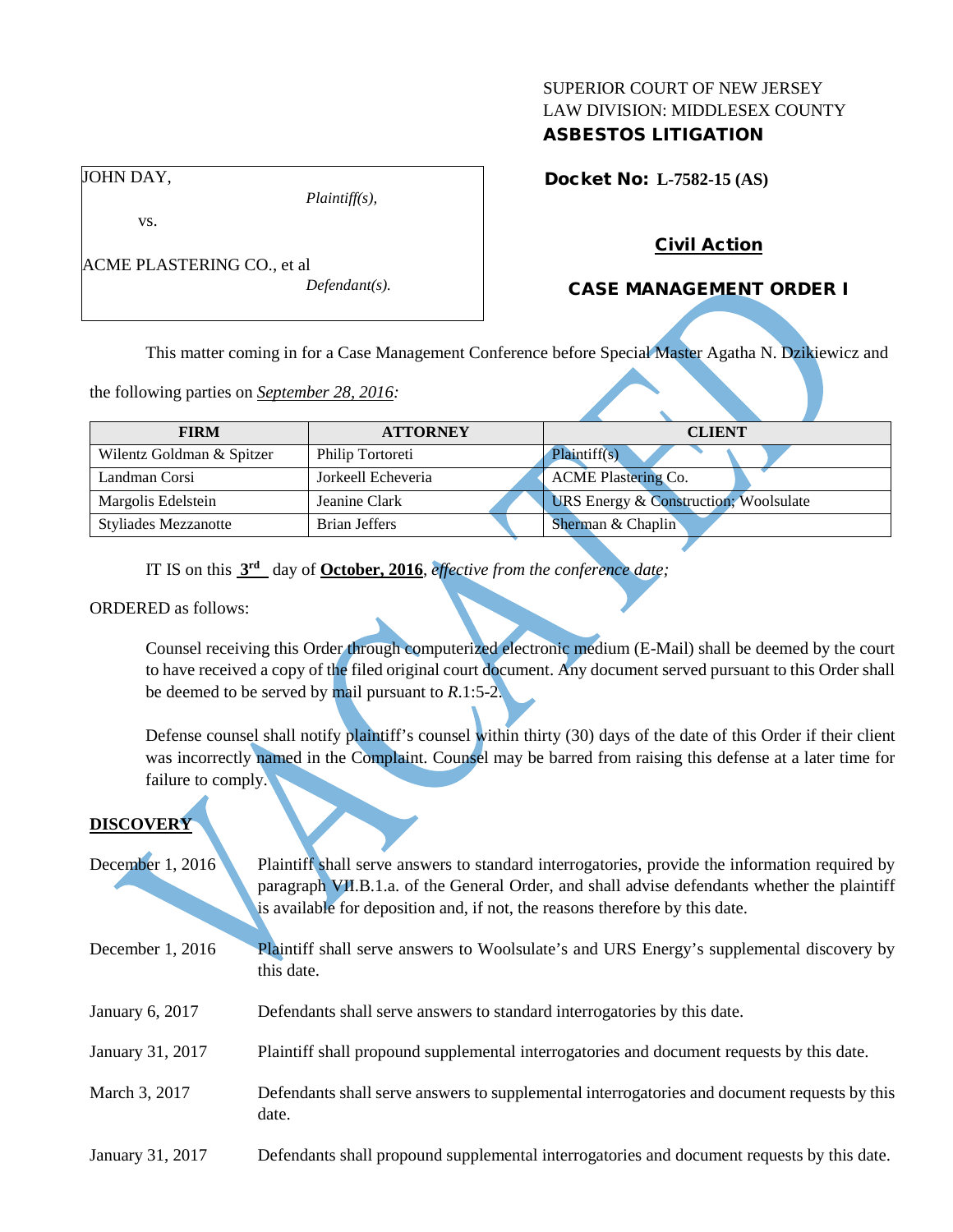| March 3, 2017 | Plaintiff shall serve answers to supplemental interrogatories and document requests by this<br>date.                                                                                                        |  |
|---------------|-------------------------------------------------------------------------------------------------------------------------------------------------------------------------------------------------------------|--|
| April 7, 2017 | Plaintiff depositions shall be concluded by this date. Plaintiff's counsel shall contact the<br>Special Master within one week of this deadline if plaintiff depositions are not completed by<br>this date. |  |
| May 31, 2017  | Fact discovery, including depositions, shall be completed by this date. Plaintiff's counsel shall<br>contact the Special Master within one week of this deadline if all fact discovery is not<br>completed. |  |
| June 30, 2017 | Depositions of corporate representatives shall be completed by this date.                                                                                                                                   |  |

### **EARLY SETTLEMENT**

July 7, 2017 Settlement demands shall be served on all counsel and the Special Master by this date.

### **SUMMARY JUDGMENT MOTION PRACTICE**

| July 21, 2017     | Plaintiff's counsel shall advise, in writing, of intent not to oppose motions by this date. |
|-------------------|---------------------------------------------------------------------------------------------|
| August 4, 2017    | Summary judgment motions shall be filed no later than this date.                            |
| September 1, 2017 | Last return date for summary judgment motions.                                              |

### **MEDICAL DEFENSE**

| December $1,2016$ |               | Plaintiff shall serve executed medical authorizations (along with answers to interrogatories) |
|-------------------|---------------|-----------------------------------------------------------------------------------------------|
|                   | by this date. |                                                                                               |
|                   |               |                                                                                               |

- December 1, 2016 Plaintiff shall serve a diagnostic medical report and any medical records in plaintiff's possession by this date.
- April 28, 2017 Plaintiff shall serve medical expert reports by this date.
- May 31, 2017 The defense medical examination of plaintiff(s) shall be completed by this date.

November 30, 2017 Defendants shall identify its medical experts and serve medical reports, if any, by this date. **In addition, defendants shall notify plaintiff's counsel (as well as all counsel of record) of a joinder in an expert medical defense by this date.**

# **LIABILITY EXPERT REPORTS**

- October 6, 2017 Plaintiff shall identify its liability experts and serve liability expert reports or a certified expert statement by this date or waive any opportunity to rely on liability expert testimony.
- November 30, 2017 Defendants shall identify its liability experts and serve liability expert reports, if any, by this date or waive any opportunity to rely on liability expert testimony.

\_\_\_\_\_\_\_\_\_\_\_\_\_\_\_\_\_\_\_\_\_\_\_\_\_\_\_\_\_\_\_\_\_\_\_\_\_\_\_\_\_\_\_\_\_\_\_\_\_\_\_\_\_\_\_\_\_\_\_\_\_\_\_\_\_\_\_\_\_\_\_\_\_\_\_\_\_\_\_\_\_\_\_\_\_\_\_\_\_\_\_\_\_\_\_\_\_\_\_\_\_\_\_\_\_\_\_\_\_\_